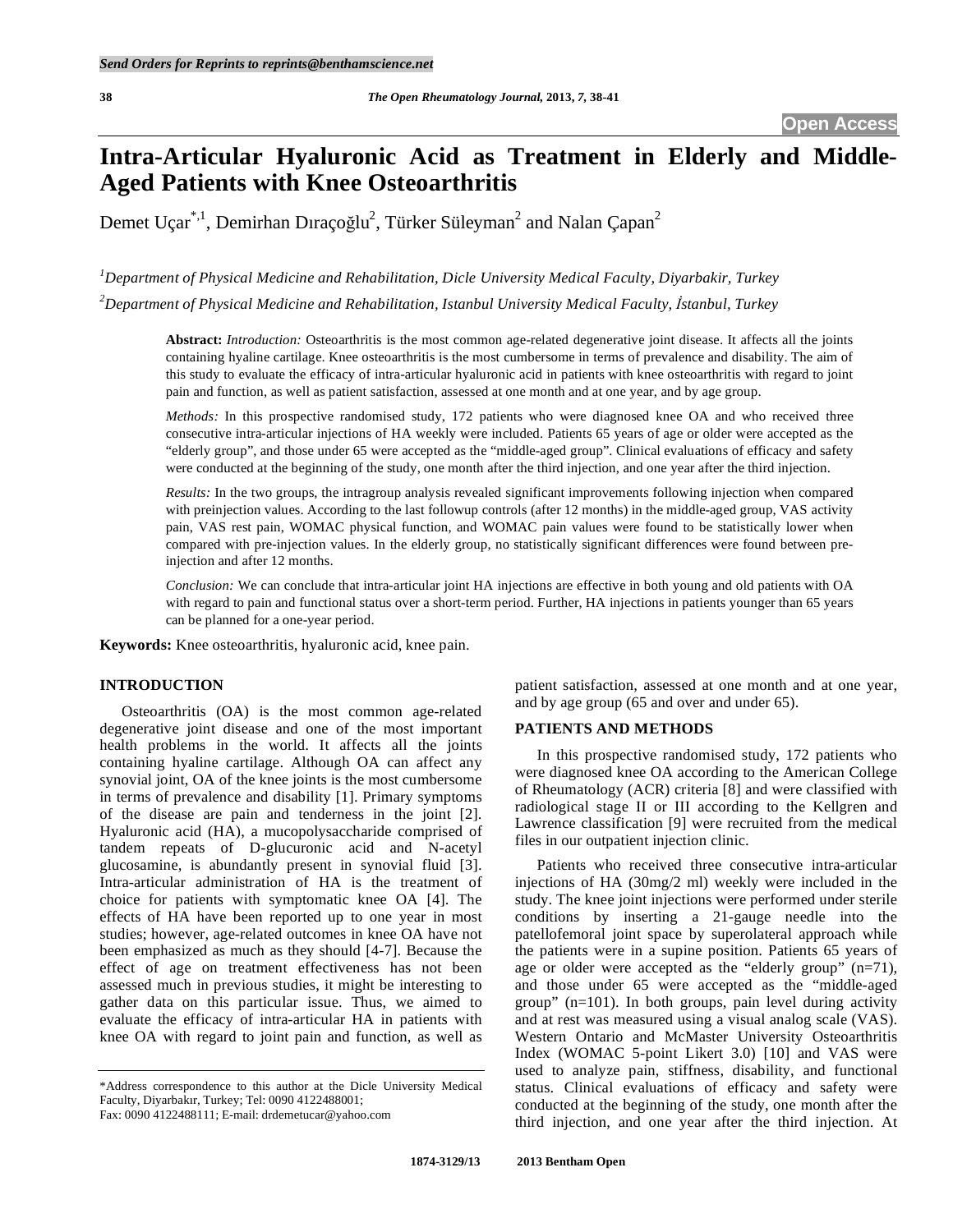month 12, a followup telephone interview was conducted by the evaluator to assess long-term efficacy and safety. The patients were questioned during the followup telephone interview regarding adverse signs and symptoms that had emerged during the study period. Exclusion criteria were previous intra-articular injections, history of knee trauma or knee surgery, inflammatory knee disorders, metabolic bone disease, serious systemic disease, depression, neoplasm, and effusion in the knee.

 Outcome measures were analyzed using the SPSS package; data was shown as mean plus/minus standard deviation. We used a chi-square test to compare the radiological grades of the cases of the two groups. An independent samples t-test was used to compare the WOMAC and VAS scores of the two groups. Intra-group comparisons before and after the injections were measured by using a paired sample t test. A p-value less than 0.05 was accepted as statistically significant.

# **RESULTS**

 The mean age was 71.3 years (65–84) in the elderly group and 54.5 years (34–64) in the middle-aged group. According to the Kellgren and Lawrence classification, the cases of the two groups and gender of the patients were found correlated (Table **1**). Pre-injection values of the patients are summarized in Table **2**. The two groups were statistically similar in this regard.

**Table 1. Radiological Grades and Genders of the Patients** 

|                  | <b>Grade II</b><br>(n) | <b>Grade III</b><br>(n) | <b>Female</b><br>(n) | Male<br>(n) | <b>Total</b><br>(n) |
|------------------|------------------------|-------------------------|----------------------|-------------|---------------------|
| Middle-age group | 36                     | 65                      | 74                   | 27          | 101                 |
| Elderly group    | 24                     | 47                      | 56                   | 15          | 71                  |
| P value          | 0.803                  |                         |                      | 0.399       |                     |

**Table 2. Pre-Injection Values in the Two Groups** 

|                         | Middle-Age<br>Group | <b>Elderly</b><br>Group | Р<br><b>Value</b> |
|-------------------------|---------------------|-------------------------|-------------------|
| VAS resting pain        | $4.4 + 2.9$         | $4.4 + 2.8$             | 0.963             |
| VAS activity pain       | $7.3 \pm 1.8$       | $7.6 \pm 1.8$           | 0.317             |
| WOMAC pain              | $4.9 \pm 1.7$       | $5.1 + 1.8$             | 0.608             |
| <b>WOMAC</b> stiffness  | $4 + 2.6$           | $4.4 + 2.3$             | 0.309             |
| WOMAC physical function | $4.9 + 1.9$         | $5.3 + 1.8$             | 0.167             |
| <b>WOMAC</b> total      | $13.7 + 5.2$        | $14.7 + 4.8$            | 0.206             |

 In the two groups, the intragroup analysis revealed significant improvements in VAS activity pain, VAS rest pain, WOMAC pain, WOMAC stiffness, WOMAC physical function, and WOMAC total values following injection when compared with preinjection values (Tables **3** and **4**). Although not statistically significant (p>0.05), the comparison of the differences (pre-injection/post-injection) between the groups revealed higher values in the middleaged group.

**Table 3. Post-Injection Values in the Middle-Age Group** 

|                         | Postinjection | P Value *      |
|-------------------------|---------------|----------------|
| VAS resting pain        | $2.6 + 2.4$   | ${}_{< 0.001}$ |
| VAS activity pain       | $5.3 + 2.5$   | < 0.001        |
| WOMAC pain              | $3.7 \pm 1.9$ | < 0.001        |
| <b>WOMAC</b> stiffness  | $2.6 + 1.7$   | ${}_{< 0.001}$ |
| WOMAC physical function | $3.9 \pm 1.9$ | < 0.001        |
| WOMAC total             | $10.4 + 5.3$  | < 0.001        |

\*: Comparison with the pre-injection values.

**Table 4. Post-Injection Values in the Elderly Group** 

|                         | Postinjection | P Value * |
|-------------------------|---------------|-----------|
| VAS resting pain        | $2.4 + 2.3$   | < 0.001   |
| VAS activity pain       | $4.6 + 2.2$   | < 0.001   |
| WOMAC pain              | $3.5 + 1.4$   | < 0.001   |
| <b>WOMAC</b> stiffness  | $3.1 \pm 1.9$ | < 0.001   |
| WOMAC physical function | $3.6 \pm 1.5$ | < 0.001   |
| WOMAC total             | $10.1 + 4$    | < 0.001   |

\*: Comparison with the pre-injection values.

 According to the last followup controls (after 12 months) in the middle-aged group, VAS activity pain, VAS rest pain, WOMAC physical function, and WOMAC pain values were found to be statistically lower when compared with preinjection values, while no significant differences were detected in WOMAC stiffness and WOMAC total values (Table **5**). In the elderly group, no statistically significant differences were found between pre-injection and after 12 months (Table **6**).

**Table 5. Values After 12 Months in the Middle-Age Group** 

|                         | After 12 Months | P Value * |
|-------------------------|-----------------|-----------|
| VAS resting pain        | $3.7 \pm 2.5$   | < 0.001   |
| VAS activity pain       | $7 + 1.9$       | 0.001     |
| WOMAC pain              | $4.8 + 1.8$     | 0.009     |
| <b>WOMAC</b> stiffness  | $3.9 + 2.1$     | 0.466     |
| WOMAC physical function | $4.8 + 1.9$     | 0.004     |
| <b>WOMAC</b> total      | $13.5 + 4.8$    | 0.11      |

\*: Comparison with the pre-injection values.

 No adverse events occurred in any of the patients due to the injections.

#### **DISCUSSION**

 In 1934, Meyer and Palmer isolated a polysaccharide from bovine vitreous humor and named it hyaluronic acid [3]. The first therapeutic studies of viscosupplementation with HA in knee OA in humans were reported by Rydell and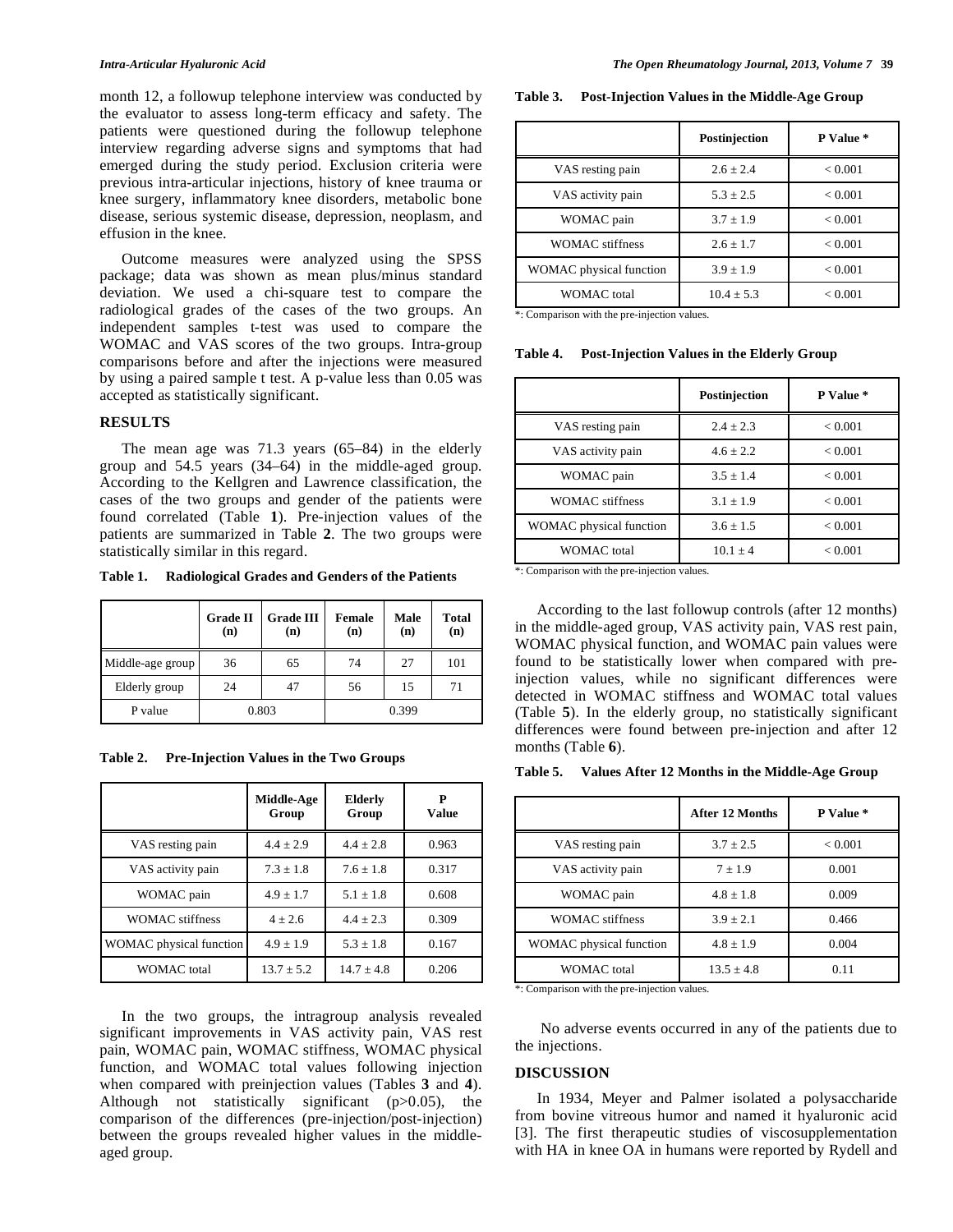Balazs [11]. In recent years, viscosupplementation with HA products has been used frequently in the management strategy of primary knee OA [12-16].

| Table 6. |  | Values After 12 Months in the Elderly Group |  |
|----------|--|---------------------------------------------|--|
|          |  |                                             |  |

|                         | After 12 Months | P Value * |
|-------------------------|-----------------|-----------|
| VAS resting pain        | $4.3 + 2.7$     | 0.103     |
| VAS activity pain       | $7.5 \pm 1.8$   | 0.32      |
| WOMAC pain              | $5 \pm 1.7$     | 0.083     |
| <b>WOMAC</b> stiffness  | $4.2 + 2.1$     | 0.07      |
| WOMAC physical function | $5.2 + 1.6$     | 0.321     |
| <b>WOMAC</b> total      | $14.4 + 5.2$    | 0.161     |

\*: Comparison with the pre-injection values.

 A meta-analysis by Aggrawal [17] reported that administration of viscosupplementation with HA to the knee joint is a good therapeutic choice in patients who do not respond to conservative treatment or who are not eligible for surgery. In their recent meta-analysis of randomized controlled trials, Wang *et al*. [13] confirmed that intraarticular injection of HA can decrease symptoms of knee OA. We observed good outcomes in our study as well.

 The impact of age and radiological degree of osteoarthritis on clinical efficacy is unclear. To date, the ideal candidate for intra-articular visco supplementation has yet to be clearly defined, with the majority of clinical studies treating patients over 60 years of age with moderate to severe OA. Despite clinical evaluations, age, symptoms, and disease severity have not proven helpful in identifying the patients who might benefit the most. Some studies suggest that patients older than 65 years and with those with advanced radiographic stage arthritis were less likely to benefit from intra-articular injection of HA [13,18]. However, other studies have suggested the opposite, in favor of an older population with more severe knee disease, as these patients may be more sensitive in detecting an analgesic effect [19, 20]. In this study, we are unable to provide any additional information about severe disease (Grade IV), as all the cases were grade II or III. We found a better outcome in the middle-aged group. In particular, the results after 12 months were better in patients younger than 65 years.

 In one meta-analysis, it was demonstrated that significant improvements, with limited undesirable effects, were found in terms of activity pain, resting pain, and functional status [13]. However, Arrcih *et al*. [21] indicated that most of the relevant trials had low methodological quality and that, although HA was superior to placebos with respect to the effects on activity pain, it was not effective on resting pain and did not enhance joint function. Significant improvements in pain, functional status, and duration of pain-free walking have been observed in such studies [21-24]. Our postinjection results demonstrated that intra-articular HA injection in either of these two groups might provide significant improvements in VAS activity, VAS rest, and WOMAC total. Moreover, after 12 months, beneficial effects were seen in the middle-aged group in terms of VAS activity, VAS rest, WOMAC pain, and WOMAC physical function. The most important limitation of our trial was the lack of long-term followup; as such, our results are applicable for patients with grade II or III.

#### **CONCLUSION**

 To summarize, in light of our results, we can conclude that intra-articular joint HA injections are effective in both young and old patients with OA with regard to pain and functional status over a short-term period. Further, HA injections in patients younger than 65 years can be planned for a one-year period. Long-term followup results after such injections remain to be investigated in future studies.

## **CONFLICT OF INTEREST**

 The authors confirm that this article content has no conflict of interest.

#### **ACKNOWLEDGEMENTS**

Declared none.

### **REFERENCES**

- [1] Oliveria SA, Felson DT, Reed JI, Cirillo PA, Walker AM. Incidence of symptomatic hand, hip, and knee osteoarthritis among patients in a health maintenance organization. Arthritis Rheum 1995; 38: 1134-41.
- [2] Uçar D, Bozkurt M. Current treatment methods in osteoarthritis. J Clin Exp Invest 2012; 3(1): 137-40.
- [3] Meyer K, Palmar JW. The polysaccharide of the vitreous humour. J Biol Chem 1934; 107: 629-34.
- [4] Peyron JG, Balazs EA. Preliminary clinical assessment of Nahyaluronate injection into human arthritic joints. Pathol Biol 1974; 22: 731-6.
- [5] Dougados M, Nguyen M, Listrat V, Amor B. High molecular weight sodium hyaluronate (hyalectin) in osteoarthritis of the knee: a 1 year placebo-controlled trial. Osteoarthr Cartil 1993; 1: 97-103.
- [6] Raynauld JP, Torrance GW, Band PA, *et al*. A prospective, randomized, pragmatic, health outcomes trial evaluating the incorporation of hylan G-F 20 into the treatment paradigm for patients with knee osteoarthritis (part 1 of 2): clinical results. Osteoarthr Cartil 2002; 10: 506-17.
- [7] Raman R, Dutta A, Day N, Sharma HK, Shaw CJ, Johnson GV. Efficacy of Hylan G.-F 20 and Sodium Hyaluronate in the treatment of osteoarthritis of the knee-a prospective randomized clinical trial. Knee 2008; 15: 318-24.
- [8] Altman R, Asch E, Bloch D, Bole G, *et al*. Development of criteria for the classification and reporting of osteoarthritis. Classification of osteoarthritis of the knee, diagnostic and therapeutic criteria Committee of the American Rheumatism Association. Arthritis Rheum 1986; 29: 1039-49.
- [9] Kellgren JH, Lawrence JS. Radiological assessment of osteoarthrosis. Ann Rheum Dis 1957; 16: 494-502.
- [10] Tüzün EH, Eker L, Aytar A, Daşkapan A, Bayramoğlu M. Acceptability, reliability, validity and responsiveness of the Turkish version of WOMAC osteoarthritis index. Osteoarthr Cartil 2005; 13: 28-33.
- [11] Rydell NW, Balazs EA. Effect of intra-articular injection of hyaluronic acid on the clinical symptoms of osteoarthritis and on granulation tissue formation. Clin Orthop 1971; 80: 25-32.
- [12] Wright KE, Maurer SG, Di Cesare PE. Viscosupplementation for osteoarthritis. Am J Orthop 2000; 29: 80-9.
- [13] Wang CT, Lin J, Chang CJ, Lin YT, Hou SM. Therapeutic effects of hyaluronic acid on osteoarthritis of the knee. A meta-analysis of randomized controlled trials. J Bone Joint Surg Am 2004; 86-A(3): 538-45.
- [14] Bellamy N, Campbell J, Robinson V, Gee T, Bourne R, Wells G. Viscosupplementation for the treatment of osteoarthritis of the knee. Cochrane Database Syst Rev 2006; (2): CD005321.
- [15] Wobig M, Dickhut A, Maier R, Vetter G. Viscosupplementation with hylan G-F 20: a 26 week controlled trial of efficacy and safety in the osteoarthritic knee. Clin Ther 1998; 20(3): 410-23.